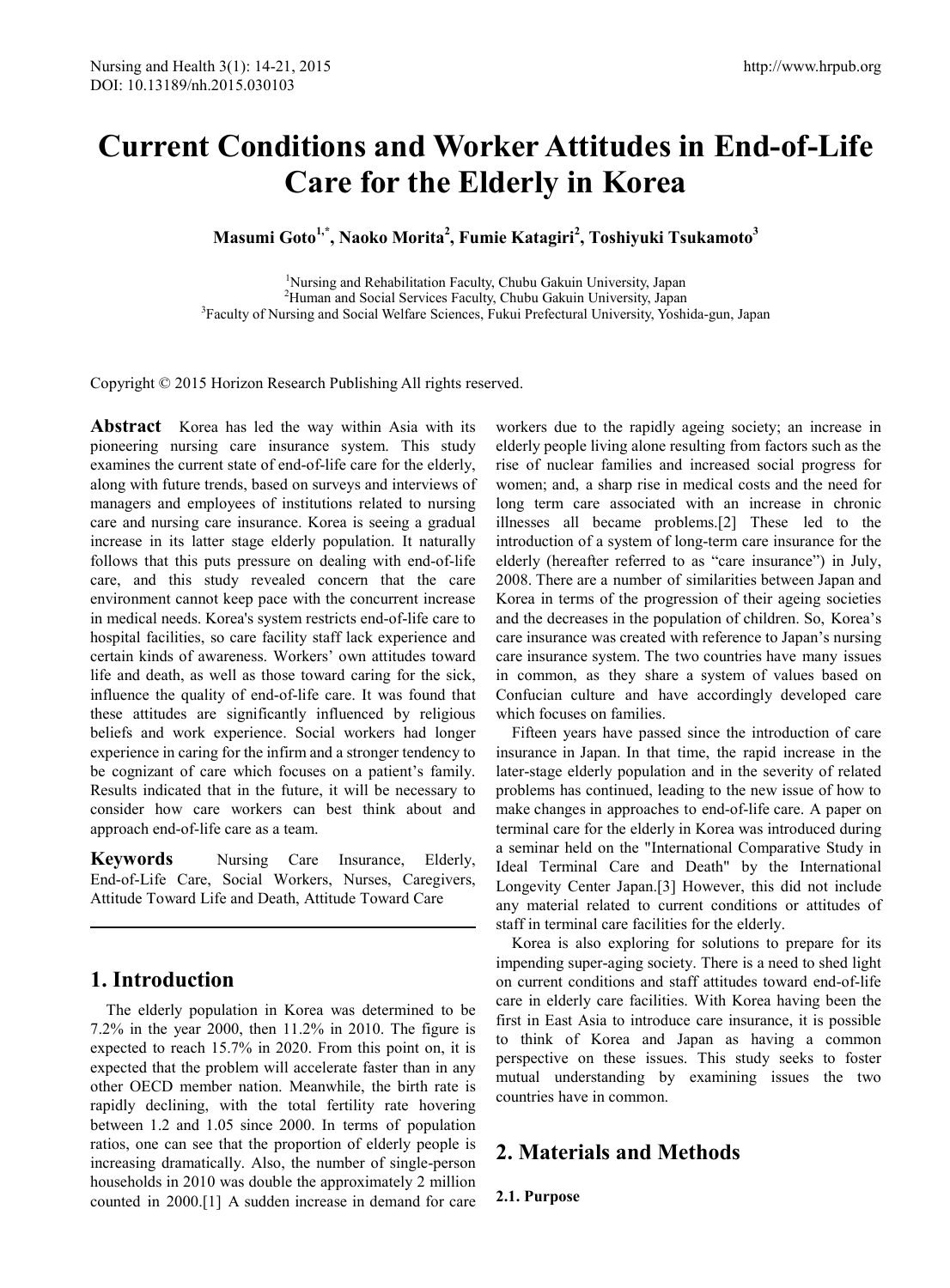To shed light on conditions in institutions related to end-of-life care for the elderly and attitudes of care staff in Korea, based on interviews and surveys (qualitative and quantitative) with managers and staff, including nurses, care workers, and social workers.

#### **2.2. Research Design and Methods**

#### 2.2.1. Current Conditions and Future Direction of Elderly Care in Korea

Analysis based on statistical data: This study sheds light on relevant issues as perceived through statistical data collected from government sources, sorting out data such as changes in component distribution ratio (percentages) of population, changes in number of households, and details (such as location) of deaths classified by cause of death.

#### 2.2.2. Qualitative and Quantitative Surveys

Subjects of interviews and surveys were managers and employees of nursing care and insurance facilities and offices who had obtained permission to participate from facility managers. 215 valid, completed questionnaires were obtained from employees of four facilities in Busan (42 from one care facility and three from the office for home-visit nursing care attached to that facility, and 170 from three medical facilities). Three questionnaires completed by doctors and 22 incomplete questionnaires were excluded from the total collected. Broken down by occupation, there were 70 completed by nurses, 81 by caregivers, 11 by social workers, and 53 by (uncertified) assistants.

#### 2.2.3 Data Collection Method

#### A. Qualitative Survey

The interviews with managers consisted of questions on the realities of end-of-life care, the future direction of such care, and other relevant points.

#### B. Quantitative Survey

The questionnaires for workers sought answers on how individuals in relevant occupations think about end-of-life care, along with questions on views on death and views on care.

Requested data on the respondents themselves consisted of gender, type of work, number of years of experience, religious beliefs, and whether or not they had any experience in end-of-life care. Regarding individuals' ways of thinking, respondents were asked what sort of care they and members of their family would like to receive or provide (and, in cases where they would like to receive end-of-life care, they were asked who they would like to provide that care and what medical treatments they would hope to receive). A death attitude inventory[4] was used to measure feelings and attitudes about life and death. This is an inventory modified for use with Japanese people, and is composed of four questions each on afterlife belief, death anxiety, death relief, death avoidance, life purpose, and death concern, and three

questions on supernatural belief (for a total of 27 questions divided into seven categories). A higher score in each section indicates stronger feelings on that section's content. The answer choices for each question range from "1. Not true" to "7. True" on a seven point scale. For measuring attitudes on care for the sick and dying, this study employed a linear scale for measuring medical professionals' attitudes on care for terminal patients, in the form of FATCOD-Form B-J (the Japanese version of the Frommelt Attitudes Towards Care of the Dying scale), developed for use with doctors and allied health professionals.[4,5,6,7] This is composed of 30 questions concerning three superordinate concepts related to attitudes on terminal care held by care providers who work with terminal patients and those patients' families. Superordinate concept (I), "positivity of care for patients facing death", is covered by 16 questions concerning such topics as "positive approach to communication with patients facing death", "attitude toward care for patients facing death which is free from fear", and "attitude which finds value in care for patients facing death". Superordinate concept (II), "cognizance of care which focuses on the patient and the family", is covered by 13 questions on such items as "awareness of the need for support from the family for the patient", "attitude of respect for the patient's interests and decision-making", and "way of thinking about care for families". Superordinate concept (III), "way of thinking about death" is addressed by a single question. This study does not endorse the use of this single question which cannot be dealt with as a factor, and so this third superordinate concept was excluded from the results. Responses were chosen from a five point scale: "strongly agree", "agree", "couldn't say either way", "disagree", "strongly disagree". A higher score indicated a more proactive or positive attitude toward terminal care (with half the items inverted).

#### 2.2.4 Data Analysis Method

Statistics software SPSS v.11 was used for basic statistical processing of the quantitative survey. For attitudes on life and death and attitudes on care for the sick or dying, Spearman's rank correlation coefficient was calculated after totaling scores for each subscale and factor in the FATCOD-Form B-J. Also, differences in average values for each category of employment were analyzed using t-test.

#### 2.2.5 Ethical Considerations

Regarding the goals of the study and the handling of personal information, we explained that no individual's personal information would be specified within the data used, and that no data would be used for any purpose outside of the study goals. We also explained that permission had been obtained from the ethics committees of researchers' affiliated institutions. As for institutions from which permission was obtained, interviews and surveys of staff were conducted after interviews with managers were completed. Interviews began after the subjects had agreed to make an audio recording from which the verbatim interview record would be created.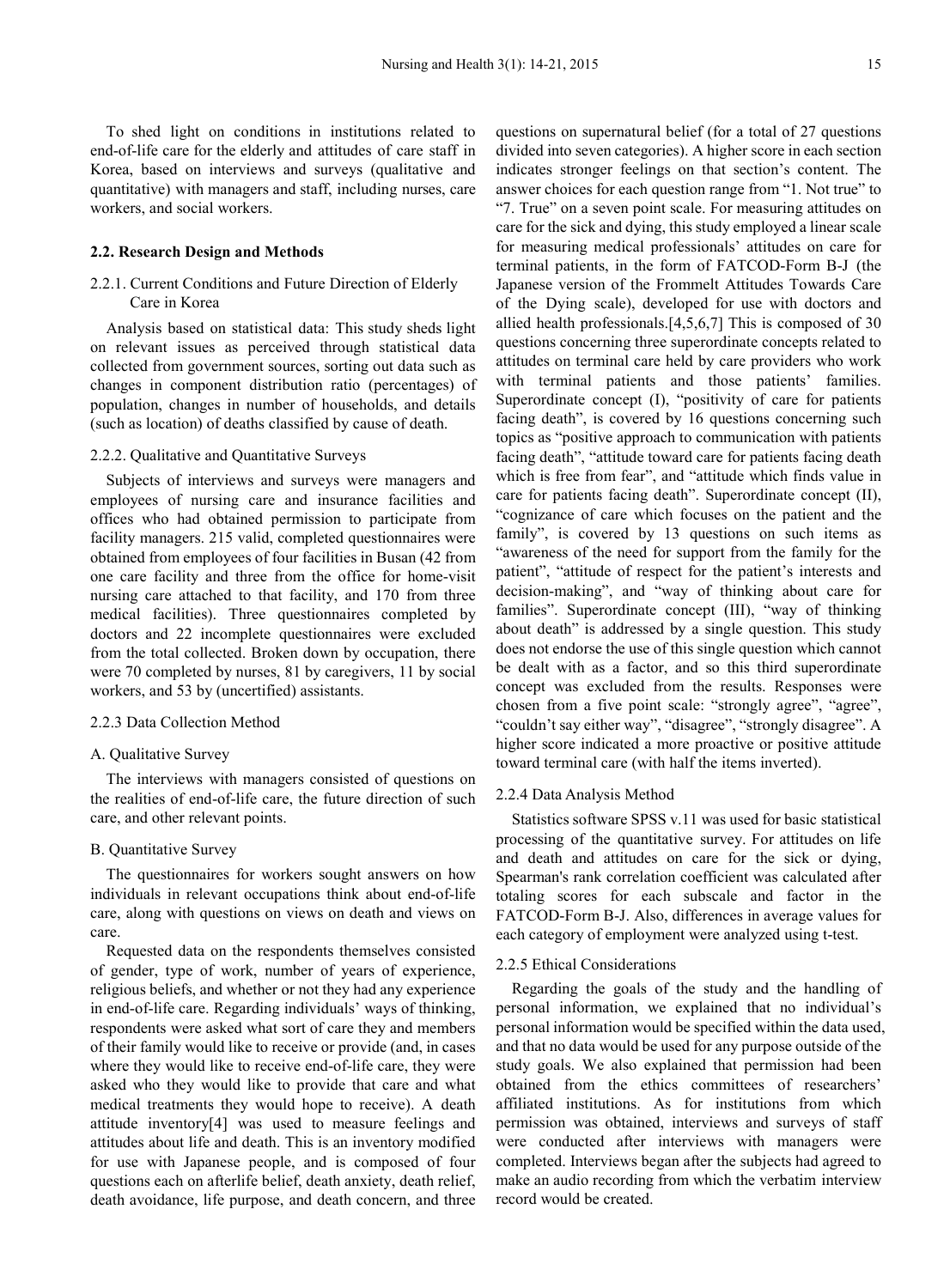

**Figure 1**. Changes in Demographic Ratios

# **3. Results**

#### illnesses (Table 2).

**3.1. Statistical Data on Future Directions and Conditions Surrounding Elderly Care in Korea**

Conditions and issues were brought to light through changes in ratios for population (Figure 1), changes in location of death (Table 1), and changes in location of death classified by cause of death, based on demographic statistical data obtained from government sources. Going by population ratios, it is expected that as numbers of latter stage elderly will quickly, incrementally increase beginning in 2020, there will be an increase in deaths and expansion of end-of-life care, thus forcing measures to be taken in terms of end-of-life caregiving. There is concern that if such measures are taken after the aging of society has progressed, those measure will be too late in coming.

|      | Home         | Medical<br>institution | Residential<br>institution | Others | Total |  |
|------|--------------|------------------------|----------------------------|--------|-------|--|
| 2003 | 42.7         | 45                     | $\theta$                   | 12.3   | 100   |  |
| 2009 | 18.8         | 70                     | 0.37                       | 10.8   | 100   |  |
| 2010 | 20.3<br>67.7 |                        | 0.33                       | 11.8   | 100   |  |
| 2011 | 19.4         | 68.5                   | 0.41                       | 12.2   | 100   |  |
| 2012 | 18.8         | 70.1                   | 0.37                       | 10.8   | 100   |  |
| 2013 | 17.7         | 71.5                   | 3.8                        | 7.0    | 100   |  |

**Table 1**. Changes in Location of Death (2013)

In Korea, hospitals overtook homes as the more common location for nursing care in 2003. Currently, hospitals (at 71.5%) outnumber homes (18.8%) as locations for nursing care, yet the nature of those facilities has not changed. The leading causes of death are neoplasms  $(1<sup>st</sup>)$  and cardiac disease  $(2<sup>nd</sup>)$ , with pneumonia and cerebrovascular disease also highly ranked.

Regarding the relationship between cause and location of death, the number of deaths in hospital caused by neoplasms is rising. As for home deaths, there is a trend toward a quite high rate among patients suffering from cardiovascular

**Table 2**. Location of Death Classified by Cause of Death (2013)

|                            | Medical<br>institution | Residential<br>institution | Home | Others |
|----------------------------|------------------------|----------------------------|------|--------|
| Neoplasms                  | 89.2                   | 8.5                        | 1.1  | 1.2    |
| Cardiac disease            | 73.7                   | 4.8                        | 17.0 | 4.5    |
| Cerebrovascular<br>disease | 80.6                   | 6.6                        | 10.7 | 2.1    |
| Pneumonia                  | 84.1                   | 3.6                        | 10.3 | 2.0    |

Compiled by the author based on Korean government statistical data[1]

#### **3.2. Results of Interviews and Surveys Conducted at Nursing Care Institutions**

#### 3.2.1. Interview Results (Qualitative Survey)

Korea's current medical insurance system began in 1989 with the establishment of a national insurance system, which was unified with medical insurance organizations in 2000, then integrated with regional and employment related government funding in 2003. As for medical services, a complete medical system was built through advancement of computerization and planning for raising medical standards focused on private hospitals. The Medical Law stipulates doctors, dentists, doctors of Korean medicine, midwives, and nurses as medical professionals. Nurses are certified by the national government, which preceded Japan in the institution of three- or four-year nursing colleges along with master's and doctoral courses as part of a groundbreaking educational system which actively recruits educators and researchers from the United States. However, there are few certified nurses working in elderly care facilities, which are staffed with a high number of nurse aides and other types of nurses. Nurse aides' education lasts one year, and they play a role similar to that of assistant nurses in Japan. But, they are not legally specified as medical professionals. Also, there are other types of nurses working at medical institutions. These "other nurses" do not legally bear any medical or nursing responsibilities. Having received three days or more of training, they provide medical or convalescent care for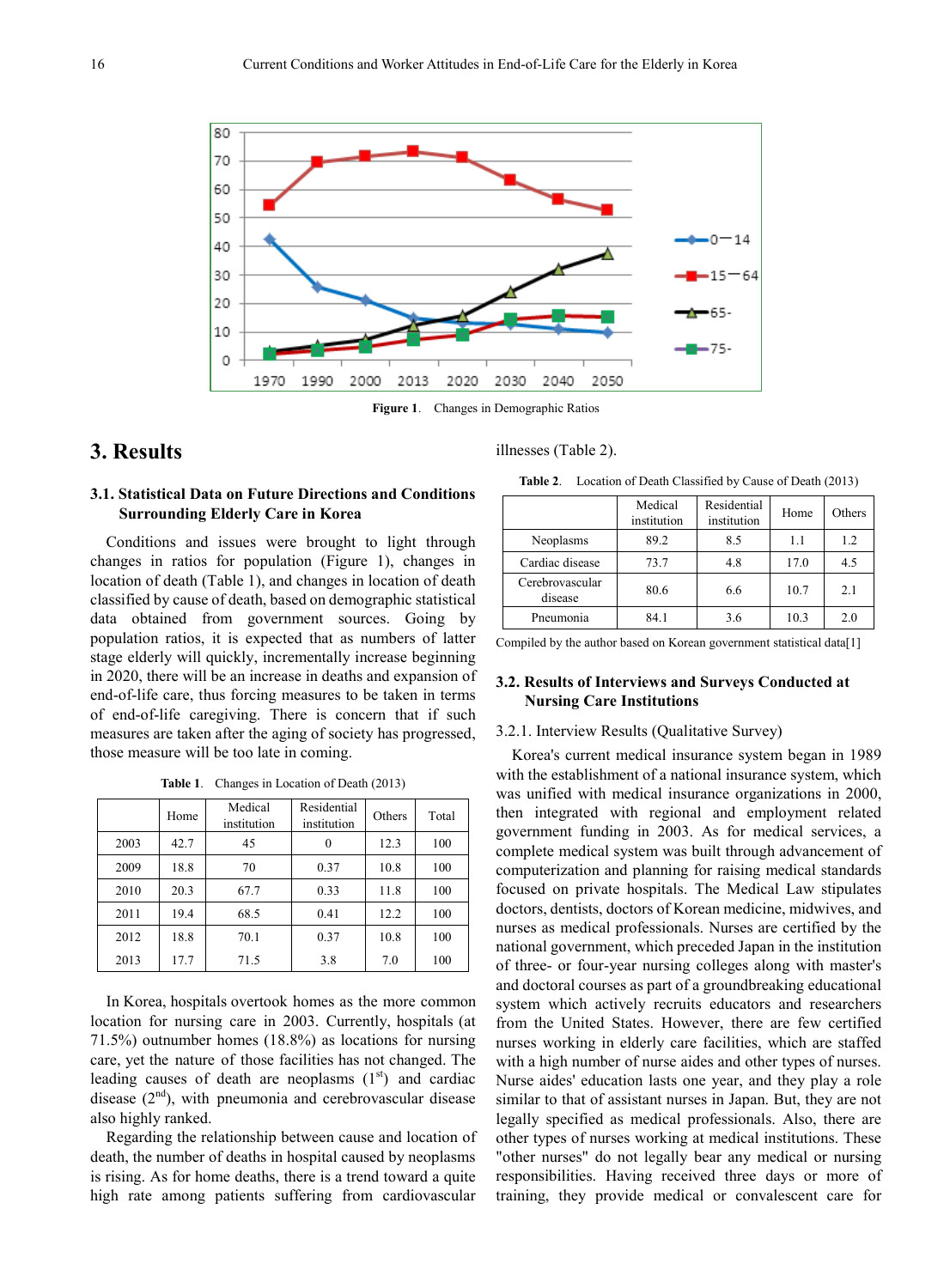bedridden elderly persons and are involved in rather specialized patient care.

Social workers' qualifications are graded hierarchically, with those who have graduated university and passed a state examination rated first grade. Most of those who do counseling work are first grade, but there are also those whose employment certification was obtained by completing a course of study which lasts a minimum of twelve weeks. They mainly advise patients and other clients, provide explanations to families and obtain consent, introduce clients to resources, and oversee coordination, among other duties. Social workers sometimes hold an additional post as managers of hospital or other care facilities.

Korea's nursing care insurance system is in full effect, organized into six types of home care services and three types of institutional care services. Institutional care services are allotted to what are known in Japan as special welfare nursing homes for the elderly (hereafter referred to as "welfare facilities"), sanatorium type medical care facilities ("medical facilities"), and daily life group care for the elderly with dementia ("group homes"). There is also money available for family care (in cases where family members act as care workers), a provision which does not exist in the Japanese system.

Also, education for care workers working in the care insurance system has begun, with a first grade curriculum for physical care consisting of 240 hours. The second grade of certification deals with household assistance. At the Busan Visiting Caregiver Association (caregiver dispatch center), there is a system in which care staffers are responsible for the needs of a number of individuals, and are on call 24 hours a day, in order to provide for a stable, healthy lifestyle for elderly persons within regional communities. (In cases where those staffers are unavailable, the system connects the client with an alternate worker through an emergency dispatch number.) Each staffer works four and a half hours a day, five days a week, on a rotation. The work mainly consists of conversation with senior citizens living at home, overseeing their safety, and providing support and advice on lifestyle, exercise, and nutrition. In addition, they introduce resources and coordinate relevant contacts, along with serving as community homemakers, among other roles. Medical facilities deal with those whose problems have become severe, who have recently been treated at university hospitals, and who are suffering from secondary diseases or complications. From 2002-7, there were only 10 such facilities in Busan. That number has reportedly increased to over 70 (with each facility having 100 beds) since the introduction of care insurance. Within the medical system (which has prohibited house calls by doctors since 1977), medical care is carried out exclusively in hospitals. And, since doctors are required to issue death certificates, people living at home or in care facilities are almost always transferred to hospitals when they reach the final stage of life. And yet, clients of care facilities are have become increasingly desirous of end-of-life care. Care facility A, where end-of-life care is possible, has a jointly established

clinic with doctors in residence. Care facility B, which is an uncommon example, provides end-of-life care in limited cases in which the desires of the client or family are unambiguous, and in which they are able to obtain the cooperation of doctors at relevant facilities. One unusual characteristic of Korea is that most hospitals contain a funeral home (run by its own staff), allowing for care to extend to funeral services. Since funerals in Korea last three days, it was said that this is highly convenient for families, but that this also leads to hospitals often being short of beds. Just as in Japan, nursing care facilities have clients who require tube feeding or catheters, as well as those who require medical care for serious bed sores, situations in which it is difficult for patients to make their own decisions. On one hand, their families hope for them to have a natural death, while on the other hand, they have strong feelings of filial piety which results in a tendency to ask for proactive, life-extending care. It was stated that this is one reason for clients being transferred to hospitals. Since there are no guidelines for end-of-life care in care facilities, there is a great deal of such proactive, life-extending care in hospitals, and there are legal difficulties involved in ceasing such care once it has begun. There is also a problem in home care situations, with a large number of clients dying alone, so home care staff who visit clients living alone will transfer them to hospitals when their condition becomes serious. At care facility C, doctors form connections with specific communities that they function in, though this arrangement is not officially recognized by the institution.

So, in Korea, there is still little in the way of end-of-life care in institutions within the care insurance system, and there are no guidelines, while the needs of clients are increasing. In the future, they seek more support, from earlier on, for the elderly and their families facing choices about death, along with advanced directives from the individuals themselves. Also, coordination between medical and end-of-life care is indispensible, and future directions taken in end-of-life care are prescribed by the nature of the medical care system. Improvements in policy and support systems are needed in order for people to be able to have the end-of-life care that they want, where they want it, because adaption to changes in the circumstances of elderly peoples' lives is no simple matter.

#### 3.2.2. Survey Results (Quantitative Survey)

#### A. Attributes of Respondents

Valid responses were collected from 215 individuals. Attributes of respondents are shown in Table 2. Religion is deemed significant, with responses coming from a large number of Buddhists and Christians, but very few non-religious. 85 respondents (39.5%) had workplace experience in end-of-life care. Broken down by type of employment, those with workplace experience in caring for the sick were 7 of 11 social workers (63.6%), 40 of 81 care workers (49.4%), 25 of 70 nurses (35.7%), and 13 of 53 assistants (24.5%). Experience or lack thereof in each type of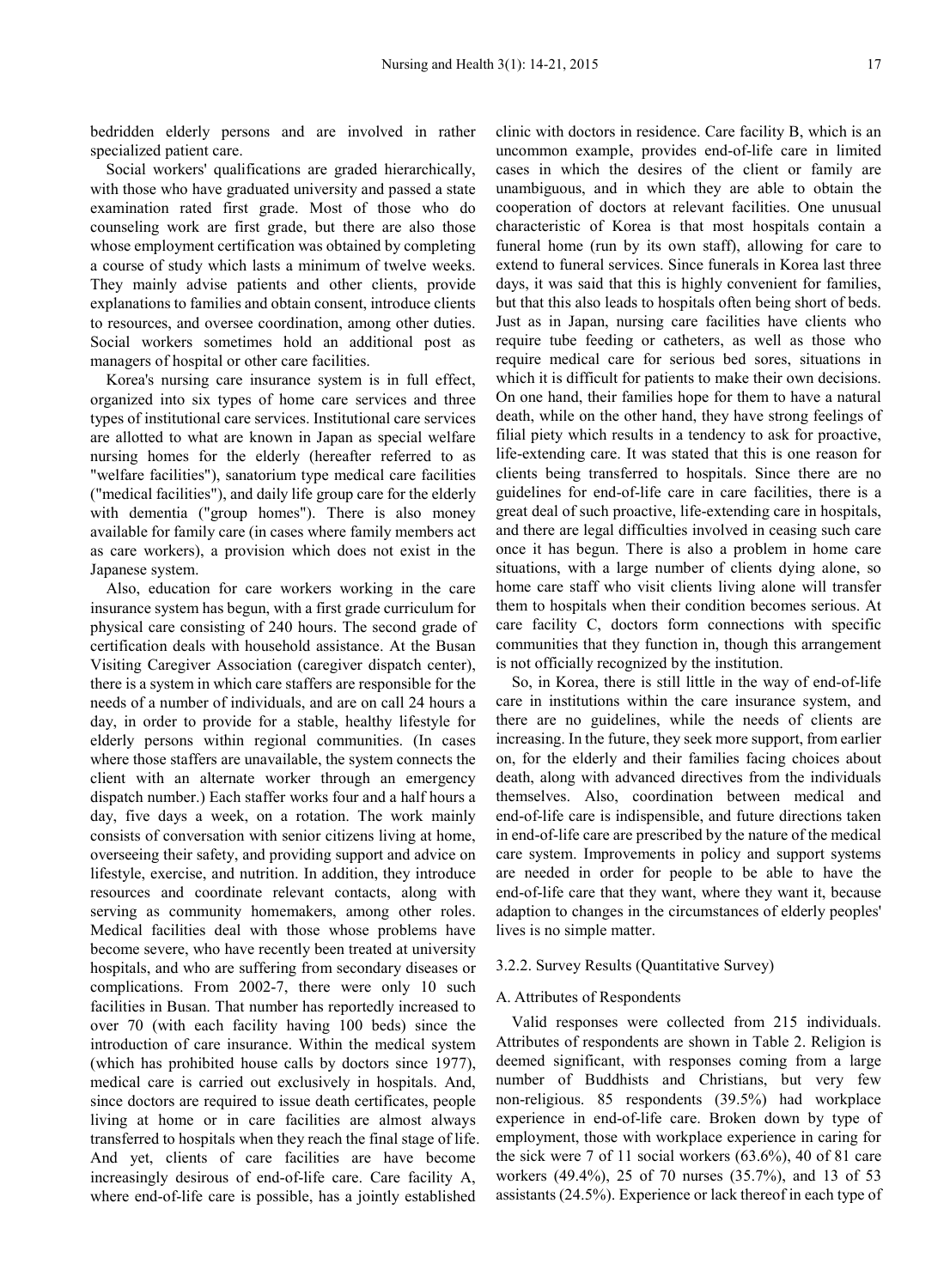vocation was not statistically significant. Still, there are very few with experience in end-of-life care.

| Item                    | Details                 | Korea            |               |  |  |  |
|-------------------------|-------------------------|------------------|---------------|--|--|--|
|                         |                         | Number of People | $\frac{0}{0}$ |  |  |  |
| Gender                  | Male                    | 22               | 10.2          |  |  |  |
|                         | Female                  | 193              | 89.8          |  |  |  |
|                         | Nurse                   | 70               | 32.6          |  |  |  |
|                         | Care Worker             | 81               | 37.7          |  |  |  |
| Occupation Type         | Social Worker           | 11               | 5.1           |  |  |  |
|                         | Nurse Assistant         | 53               | 24.7          |  |  |  |
|                         | Less than 1             | 24               | 11.2          |  |  |  |
|                         | $1 - 2$                 | 34               | 15.8          |  |  |  |
| Years of                | $2 - 3$                 | 29               | 13.5          |  |  |  |
| Experience              | $3 - 5$                 | 45               | 20.9          |  |  |  |
|                         | $5-10$                  | 49               | 22.8          |  |  |  |
|                         | Over 10                 | 33               | 15.3          |  |  |  |
|                         | Care Facility           | 42               | 19.5          |  |  |  |
| Place of work           | <b>Medical Facility</b> | 170              | 79            |  |  |  |
|                         | Home care               | 3                | 1.5           |  |  |  |
|                         | <b>Buddhism</b>         | 78               | 36.3          |  |  |  |
|                         | Christianity            | 72               | 33.5          |  |  |  |
| Religion                | Other                   | 6                | 4.7           |  |  |  |
|                         | No Religion             | 57               | 26.5          |  |  |  |
|                         | Nursing                 | 25               | 35.7          |  |  |  |
| Those<br>experienced in | Care Work               | 40               | 49.4          |  |  |  |
| caring for the sick     | Social Work             | $\tau$           | 63.6          |  |  |  |
|                         | No Certification        | 13               | 24.5          |  |  |  |

**Table 2**. Attributes of Respondents

#### B. Results

As for desired location of end-of-life care, few would choose family care at home for themselves, with the largest number by far choosing hospitals (Table 3). As for by whom they would like to be cared for, 56.3% chose family, followed by 21.4% who chose medical personnel (Table 4). There was no statistical significance in type of work relative to who and where respondents would choose to receive care. As for desire for measures such as proactive medical care or artificial feeding methods, there was a stronger tendency toward "strongly desire" or "somewhat desire" responses related to what they would choose for family members than when asked what they would choose for themselves (Table 5).

**Table 3**. Preferred Location for Care

|               | Location |       |  |  |  |  |  |  |
|---------------|----------|-------|--|--|--|--|--|--|
| $\%$          | Family   | Self  |  |  |  |  |  |  |
| Home          | 21.9     | 27.4  |  |  |  |  |  |  |
| Hospital      | 47.4     | 46.5  |  |  |  |  |  |  |
| Care Facility | 19.1     | 18.1  |  |  |  |  |  |  |
| Other         | 5.1      | 5.6   |  |  |  |  |  |  |
| Unknown       | 6.5      | 2.3   |  |  |  |  |  |  |
|               | 100.0    | 100.0 |  |  |  |  |  |  |

People to Provide Care First Choice Second Choice Family 56.3 14.4 Friends 3.7 6.0 Medical Personnel 23.3 21.4 Care Workers 16.3 11.2

| Table 5. | Desired Treatments |
|----------|--------------------|
|          |                    |

100.0 100.0

Others 0.5 No Response  $0.5$  46.5

|                        | Treatment |                              |                    |      |  |  |  |  |  |
|------------------------|-----------|------------------------------|--------------------|------|--|--|--|--|--|
|                        |           | Life-Extending<br>Treatments | Artificial Feeding |      |  |  |  |  |  |
| %                      | Family    | Self                         | Family             | Self |  |  |  |  |  |
| Strongly<br>Desire     | 4.7       | 3.3                          | 4.7                | 1.9  |  |  |  |  |  |
| Somewhat<br>Desire     | 22.8      | 7.9                          | 38.1               | 14.4 |  |  |  |  |  |
| Somewhat<br>Not Desire | 41.4      | 32.6                         | 30.7               | 29.3 |  |  |  |  |  |
| No Desire              | 20.5      | 47.4                         | 18.6               | 47.0 |  |  |  |  |  |
| Don't Know             | 10.7      | 8.8                          | 7.9                | 7.5  |  |  |  |  |  |
|                        | 100       | 100                          | 100                | 100  |  |  |  |  |  |

Next is a comparison among different occupations of workers' views on death and caring for the sick. A score for views on death was based on seven factors. For views on care, averages based on overall score and scores for two subscales were calculated, broken down by occupation. The two subscales are: proactive positivity toward care (referred to below as "positivity") and awareness of care focusing on the family (referred to below as "care awareness"). A one-way analysis of variance was conducted for each occupational category, after having tested average values and the difference between those values of the two subscales. This was followed by a multiple comparison test which did not presuppose homogeneity of variance (Tamhane's). No difference in views on death was observed among categories of employment. As for views on care, nurses had a significantly higher general score than uncertified workers (t-test p<0.05). Also, social workers scored significantly higher than uncertified workers (t-test  $p<0.05$ ). Social workers also had a higher general score than all other occupations for care awareness (Table 4).

Years of experience, significance of religion in daily life (hereafter "religious feeling"), and whether or not an individual has experience in caring for the sick were thought to be factors influencing the seven data points for views on death and the two subcategories (positivity and care awareness). The relevance of these factors was analyzed using Spearman's rank correlation coefficient. These factors were seen to have a significant level of 1%, along with the correlation coefficient's absolute value exceeding 0.2. Among the seven data points for views on death, eight

**Table 4**. Preferred Care Providers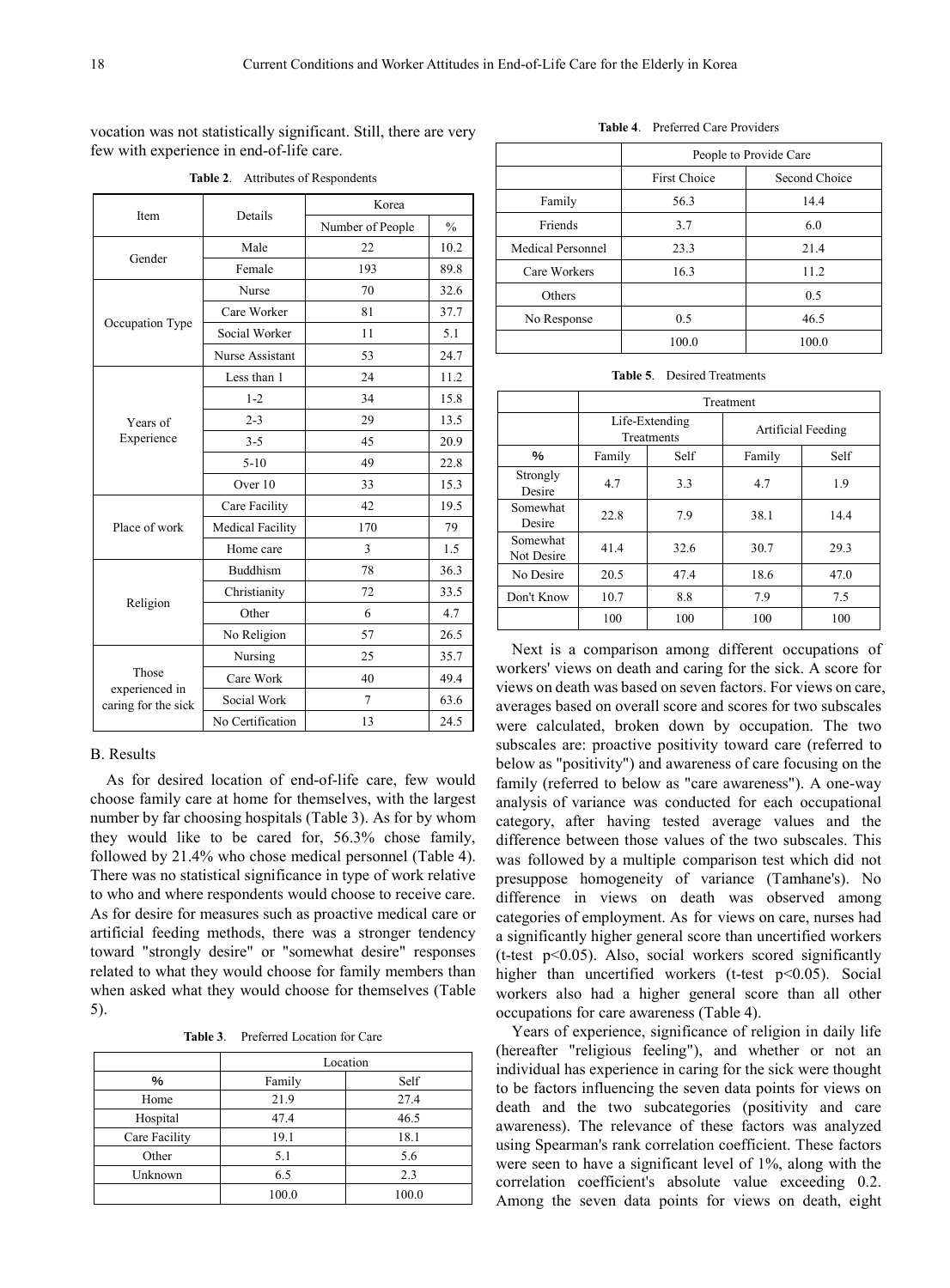correlations were checked, with seven showing a positive correlation. Correlations seen with death avoidance were with fear of death and death as liberation. In contrast, there was indication of a negative correlation between fear of death and sense of purpose in life. Those who fear death avoid thinking about it, and these individuals showed a tendency toward perceiving death as a release from suffering, and toward a having a lower sense of purpose in life. Correlations with death concern were seen in those who view death as a release from suffering and those with higher death avoidance. There was a tendency for these individuals to think about death more often and to be another trend seen was for those who perceive death as a release from suffering and those who avoid death to think about it often and be more accepting of a longer life span. People who were shown to be more accepting of a longer life span tended to believe in an afterlife.

Regarding the relationship between views on care and views on death, a negative correlation was seen between the general score on caring for the sick and death avoidance. The results also confirmed a negative correlation between

positivity and both fear of death and death avoidance. Those who showed a strong tendency to fear and avoid thinking about death were seen to remember having difficulties being positive toward patients facing death.

There were connections between religious views, work experience, views on death, and views on care. There was a positive correlation between religious feelings and fear of death, while there was a negative correlation between death as a release and both sense of purpose in life and acceptance of natural lifespan. There was also a tendency for those for whom religion plays only a small role in daily life to fear death and be unable to clearly perceive any meaning or purpose in life. Also, one could see a relationship between experience in caring for the sick or lack thereof and religious feeling. Experience or lack thereof and religious views were predicted as the main factors influencing both views on care and views on death. There was also a significant level of 5% in the relationship between years of experience and views on care, with those having more years of experience being more positive and proactive in their views on care (Table 5).

|                      | Dependent Variable | Mean Difference (I-J) | Significance          |      |
|----------------------|--------------------|-----------------------|-----------------------|------|
|                      |                    | Care Workers          | 2.550                 | .598 |
|                      | <b>Nurses</b>      | Social Workers        | $-7.225$              | .266 |
|                      |                    | No Certification      | $4.901*$              | .036 |
|                      |                    | <b>Nurses</b>         | $-2.550$              | .598 |
| <b>Overall Score</b> | Care Workers       | Social Workers        | $-9.774$              | .065 |
|                      |                    | No Certification      | 2.351                 | .604 |
|                      |                    | Nurses                | 7.225                 | .266 |
|                      | Social Workers     | Care Workers          | 9.774                 | .065 |
|                      |                    | No Certification      | $12.125$ *            | .017 |
|                      |                    | Care Workers          | .495                  | .994 |
|                      | <b>Nurses</b>      | Social Workers        | $-2.806$              | .714 |
|                      |                    | No Certification      | 1.614                 | .380 |
|                      |                    | <b>Nurses</b>         | $-.495$               | .994 |
| Positivity           | Care Workers       | Social Workers        | $-3.302$              | .547 |
|                      |                    | No Certification      | 1.118                 | .719 |
|                      |                    | <b>Nurses</b>         | 2.806                 | .714 |
|                      | Social Workers     | Care Workers          | 3.302                 | .547 |
|                      |                    | No Certification      | 4.420                 | .254 |
|                      |                    | Care Workers          | 1.809                 | .606 |
|                      | <b>Nurses</b>      | Social Workers        | $-4.858*$             | .043 |
|                      |                    | No Certification      | 3.131                 | .120 |
|                      |                    | <b>Nurses</b>         | $-1.809$              | .606 |
| Care Awareness       | Care Workers       | Social Workers        | $-6.668$ <sup>*</sup> | .002 |
|                      |                    | No Certification      | 1.322                 | .833 |
|                      |                    | <b>Nurses</b>         | 4.858*                | .043 |
|                      | Social Workers     | Care Workers          | $6.668*$              | .002 |
|                      |                    | No Certification      | 7.990*                | .000 |

| <b>Table 4.</b> Differences Between Occupations in Views on Care |  |  |  |
|------------------------------------------------------------------|--|--|--|
|------------------------------------------------------------------|--|--|--|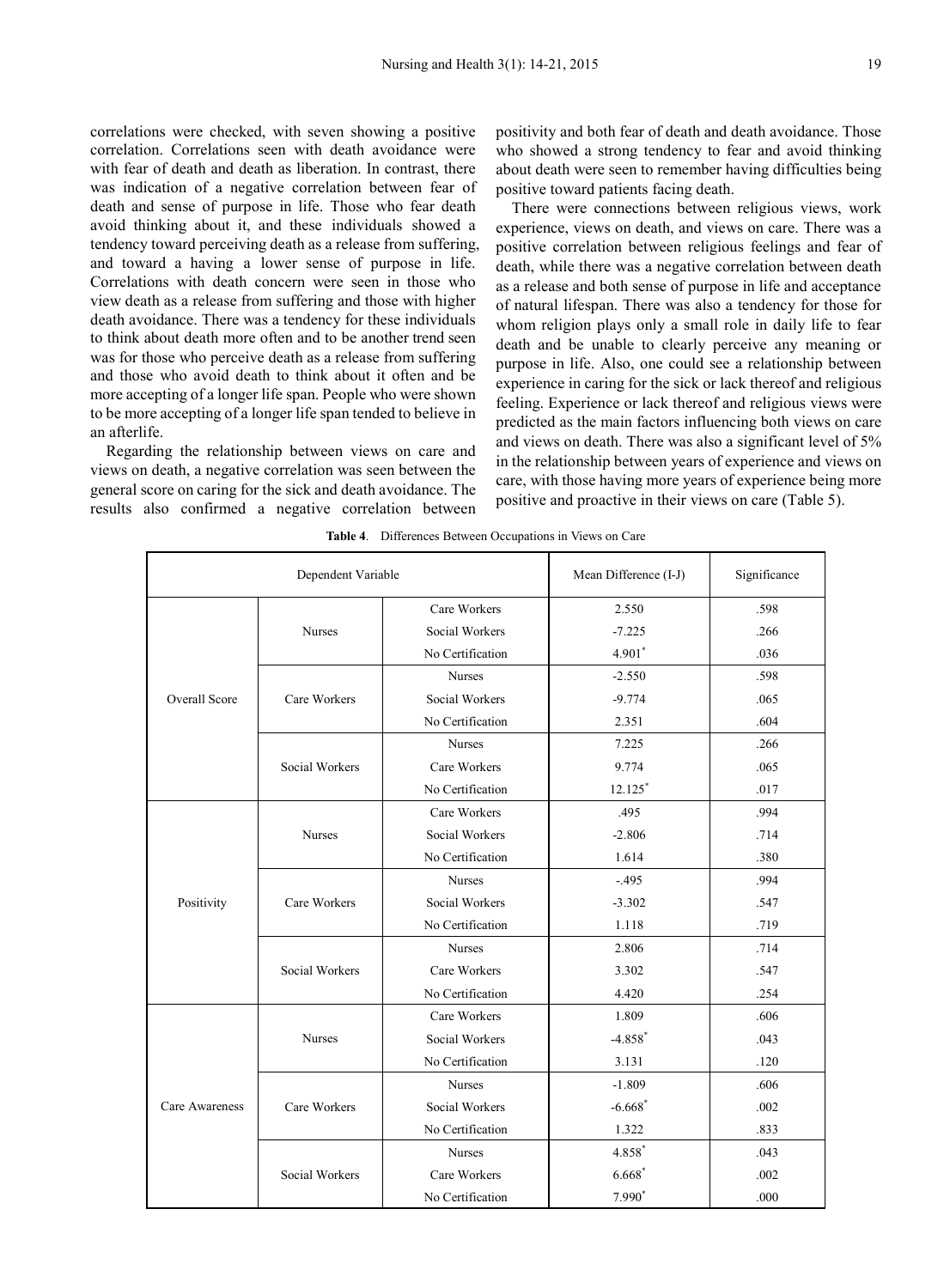|                   |                                                                                                            |                      |                       |                       |                     |                       |              | Natural              | General   |                      |              | Years of |             |      |
|-------------------|------------------------------------------------------------------------------------------------------------|----------------------|-----------------------|-----------------------|---------------------|-----------------------|--------------|----------------------|-----------|----------------------|--------------|----------|-------------|------|
|                   |                                                                                                            | Aflife               | Fear                  | Release               |                     | Avoid Purpose Conc.   |              | Death                | Score     | Positi'y             | Aware        | Exp.     | Religion    | Exp. |
| D                 | Afterlife                                                                                                  |                      |                       |                       |                     |                       |              |                      |           |                      |              |          |             |      |
|                   | <b>Belief</b>                                                                                              |                      |                       |                       |                     |                       |              |                      |           |                      |              |          |             |      |
| e                 | Fear of                                                                                                    | $.161$ <sup>*</sup>  |                       |                       |                     |                       |              |                      |           |                      |              |          |             |      |
| a<br>t            | Death                                                                                                      | .018                 |                       |                       |                     |                       |              |                      |           |                      |              |          |             |      |
| h                 | Death as                                                                                                   | .133                 | .051                  | $\mathbf{1}$          |                     |                       |              |                      |           |                      |              |          |             |      |
|                   | Release                                                                                                    | .052                 | .458                  |                       |                     |                       |              |                      |           |                      |              |          |             |      |
| A                 | Death                                                                                                      | .127                 | $.617**$              | $.202$ **             |                     |                       |              |                      |           |                      |              |          |             |      |
| t                 | Avoidance                                                                                                  | .064                 | .000                  | .003                  |                     |                       |              |                      |           |                      |              |          |             |      |
| t                 | Life                                                                                                       | .133                 | $-.180$ <sup>**</sup> | .097                  | $-.106$             | 1                     |              |                      |           |                      |              |          |             |      |
| $\mathbf{1}$      | Purpose                                                                                                    | .052                 | .008                  | .157                  | .120                |                       |              |                      |           |                      |              |          |             |      |
| t<br><sub>u</sub> | Death                                                                                                      | .147                 | .082                  | $.351$ **             | $.179***$           | $.158$ <sup>*</sup>   | $\mathbf{1}$ |                      |           |                      |              |          |             |      |
| d                 | Concern                                                                                                    | .032                 | .233                  | .000                  | .009                | .021                  |              |                      |           |                      |              |          |             |      |
| e                 | Natural                                                                                                    | $.346^{**}$          | .066                  | $.306^{**}$           | $.136$ <sup>*</sup> | .120                  | $.314***$    |                      |           |                      |              |          |             |      |
|                   | Death                                                                                                      | .000                 | .334                  | .000                  | .047                | .079                  | .000         |                      |           |                      |              |          |             |      |
|                   | General                                                                                                    | $-.056$              | $-.097$               | .059                  | $-.301$ **          | .059                  | $-.124$      | $-.162$ <sup>*</sup> |           |                      |              |          |             |      |
| $\mathcal{C}$     | Score                                                                                                      | .418                 | .158                  | .391                  | .000                | .387                  | .071         | .018                 |           |                      |              |          |             |      |
| a                 | I Positivity                                                                                               | $-.067$              | $-212$ <sup>**</sup>  | $-.024$               | $-0.393**$          | .117                  | $-.130$      | $-.159$ <sup>*</sup> | $.734***$ |                      |              |          |             |      |
| $\mathbf{r}$      |                                                                                                            | .325                 | .002                  | .725                  | .000                | .086                  | .058         | .020                 | .000      |                      |              |          |             |      |
| e                 | II Care                                                                                                    | $-.010$              | .030                  | .105                  | $-122$              | $-0.016$              | $-.085$      | $-.096$              | $.860**$  | $.302**$             | $\mathbf{1}$ |          |             |      |
|                   | Awareness                                                                                                  | .890                 | .658                  | .124                  | .073                | .813                  | .217         | .161                 | .000      | .000                 |              |          |             |      |
|                   | Years of                                                                                                   | .044                 | $-.099$               | $-0.019$              | $-.089$             | $.181$ <sup>**</sup>  | $-.079$      | .010                 | .131      | $.164*$              | .060         |          |             |      |
| $\Omega$          | Experience                                                                                                 | .517                 | .146                  | .778                  | .193                | .008                  | .250         | .880                 | .055      | .016                 | .380         |          |             |      |
| t<br>h            | Religious                                                                                                  | $-.169$ <sup>*</sup> | $.216*$               | $-.201$ <sup>**</sup> | $.159*$             | $-.180$ <sup>**</sup> | $-.157$      | $-.295$ **           | $-.117$   | $-.173$ <sup>*</sup> | $-.038$      | $-.081$  |             |      |
| e                 | <b>Views</b>                                                                                               | .013                 | .001                  | .003                  | .019                | .008                  | .021         | .000                 | .087      | .011                 | .582         | .238     |             |      |
| $\mathbf{r}$      | Experience                                                                                                 | $-.085$              | $.145$ <sup>*</sup>   | $-.053$               | .065                | .005                  | .000         | $-.039$              | $-.085$   | $-127$               | $-0.016$     | $-.022$  | $.200^{**}$ |      |
|                   |                                                                                                            | .216                 | .033                  | .441                  | .346                | .942                  | .995         | .567                 | .213      | .062                 | .812         | .747     | .003        |      |
|                   | *. Correlation Coefficient 5% Level of Significance (both sides) **. 1% Level of Significance (both sides) |                      |                       |                       |                     |                       |              |                      |           |                      |              |          |             |      |

**Table 5.** Correlations Among Attributes of Views on Death and Care

#### **3.3. Summary of Results**

- There is a trend in Korea toward moving patients into hospitals as they approach the end of life. Also, larger hospitals contain funeral facilities.
- More training for care workers is needed in order to prepare systems for dealing with elderly people in homes and local communities.
- There is also a trend toward elderly people receiving intensive care or tube feeding even in the final stage of life.
- Nursing care facilities lack experience in end-of-life care for the elderly and rely on hospitals.
- There are no established guidelines for end-of-life care in nursing care facilities.
- There is no difference among occupational types in views on death. However, religion was shown to be a relevant. There was a tendency for those with no religion to fear death.
- Views on care were influenced by length in years of workplace experience or lack thereof.
- Experience or lack thereof and religious views were predicted as the main factors influencing both views on care and views on death. Social workers were shown to have more experience in caring for the sick

as well as a significantly higher tendency toward awareness of care which focuses on the family.

## **4. Conclusions**

It has been five years since Korea's nursing care insurance began, but this study has identified the situation that measures for dealing with end-of-life care for latter-stage elderly people are still not in hand. Under the present circumstances, Korea's health care system limits end-of-life care to hospitals. Staff at care facilities lack experience, and the way in which medical services are carried out affects awareness. Dr. Lee[8], President of the South Korean Alzheimer's Association, identifies insufficient provisions by local governments for home care, leading in most cases to institutionalization in hospitals for the elderly, as a problem with end-of-life care for those suffering from Alzheimer's.

Korea's elderly population will gradually increase from 2020 on, bringing pressure to bear on measures taken for end-of-life care, and it is feared that the treatment environment will not be up to par as society's medical needs increase along with that population. Whether Korea adapts a policy by which care giving is incorporated into medical treatment or vice-versa, the country will want to pay close